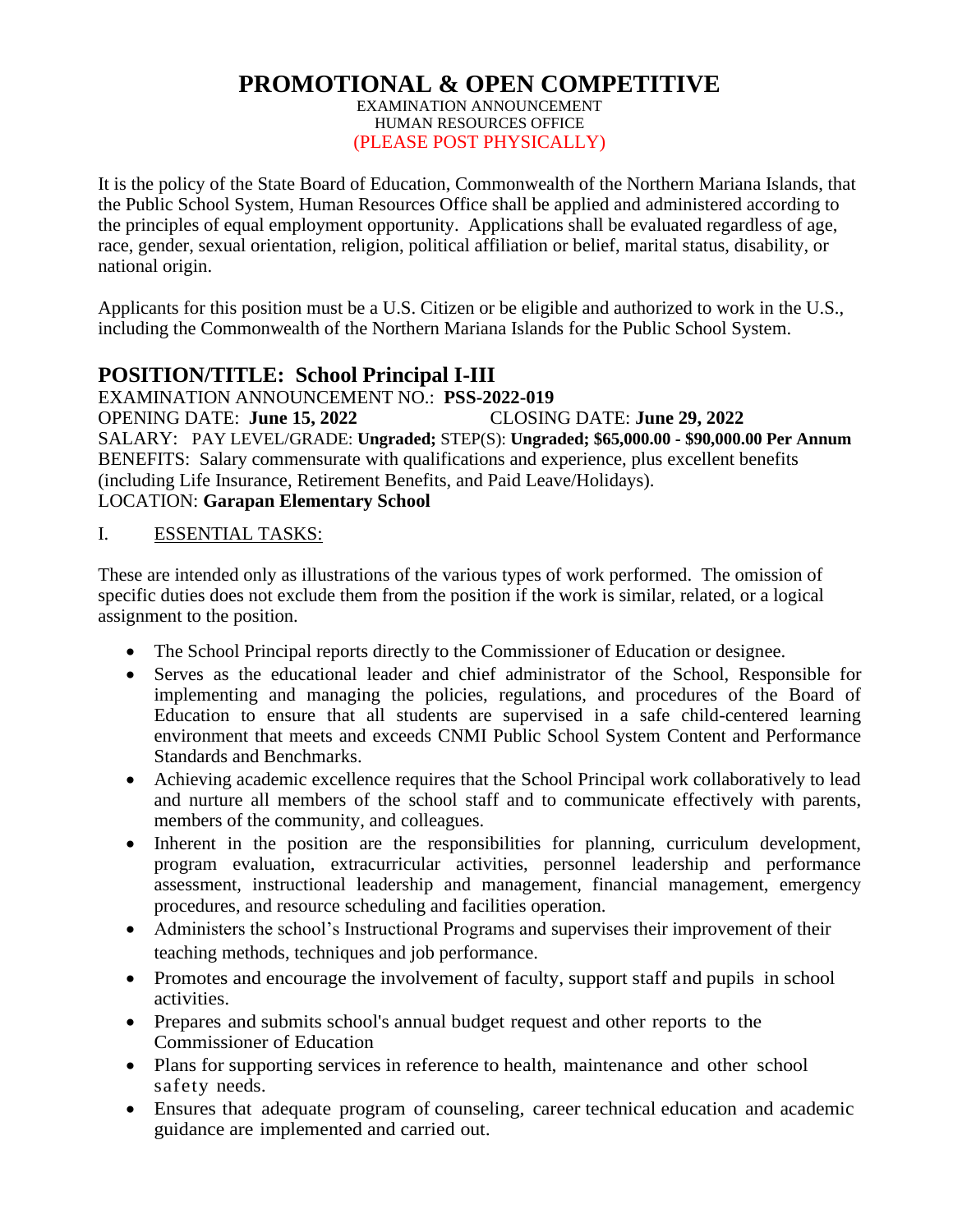- Conducts staff development activities necessary to improve performance and skills of teachers and staff.
- Procures instructional materials, equipment's and supplies necessary to implement school- wide programs.
- Develops and implements budget necessary to improve school activities and enhance students learning.
- Serves as a substitute teacher in the absence of the regular classroom teacher.
- Performs other job-related duties as assigned.

# II. FORTY (40) HOUR WORKWEEK:

The normal work period shall be a seven (7) days work period with a maximum non-overtime of forty (40) hours.

The Public School System (PSS) operates on a 40-hour work week. Actual working hours will be determined on the basis of operational efficiency. School Principals, Supervisors or Program Managers will establish working schedules subject to the approval of the Commissioner of Education.

## III. ESSENTIAL FUNCTION OF THE JOB:

The duties and responsibilities listed herein have excluded the functions of the position that are incidental to the performance of fundamental job duties. All duties and responsibilities listed herein are essential job functions and requirements and are subject to modification to reasonably accommodate individuals with disabilities. To perform this job successfully, the incumbent(s) will possess the skills, aptitudes, and abilities to perform each duty proficiently. Some positions may exclude individuals who pose a direct threat or significant risk to the health or safety of themselves or others. The qualification requirements listed in this document are the minimum levels of knowledge, abilities and skills required to perform this position.

## IV. EDUCATION AND WORK EXPERIENCE:

## • Principal I

- a) Master's degree with a major in educational administration or related field.
- b) At least six  $(6)$  years of experience; three  $(3)$  years of full-time appropriate teaching experience and the other three (3) years of experience must be in school administration or a related leadership management field.
- Principal II
	- a) Master's degree with a major in educational administration or related field.
	- b) At least seven (7) years of service; three (3) years of full-time appropriate teaching experience and the other four (4) years of experience must be in school administration or a related leadership management field.
- Principal III
	- a) Master's degree with a major in educational administration or related field.
	- b) At least nine (9) years of experience; four (3) years of full time appropriate teaching experience and six (6) years of work experience in school administration or a related leadership field.

# V. OTHER REQUIREMENTS:

- School Principal I-III:
	- Must possess a valid administrator certificate; and
	- Must have taken and passed the Praxis I and appropriate Praxis II exam starting July 31, 2007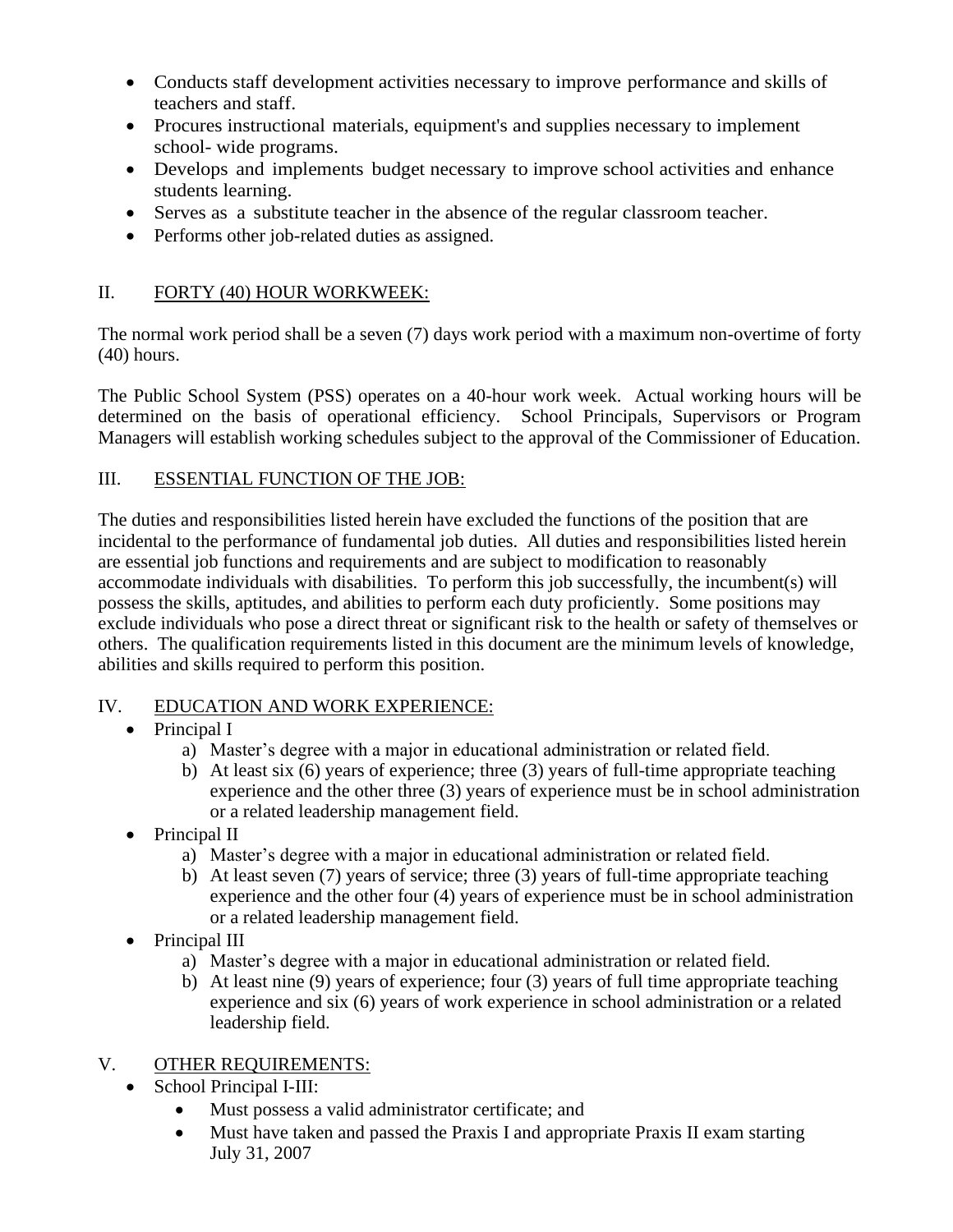#### VI. KNOWLEDGE, SKILLS AND ABILITIES (KSAs)

- Thorough knowledge of prescribed School Board policies, procedures, rules and regulations;
- Ability to motivate others to reach their fullest potential;
- Ability to establish and maintain effective working relationships with school officials, students, parents, teachers, support staff, associates, external organizations/companies, federal and local agency representatives.
- Good interpersonal and communication skills. Communicate effectively both orally and in writing, including giving and receiving feedback
- Awareness of and sensitivity to cultural issues and local community practices.
- Ability to work as part of a team. Strong staff collaboration is a standard at the PSS.
- Demonstrate the ability to lead and facilitate the instructional and academic performance of school assigned.
- Ability to lead effectively within a team environment.
- Ability to make sound decisions and organize and coordinate work efficiently.
- Must have strong interpersonal skills and be an effective communicator and motivator.
- Demonstrate the ability to use technology computers for work processing, data management, and telecommunications.
- Knowledge of contemporary research and practice in school improvement, standards-based education and professional development.
- Demonstrates skill in delivering effective professional development.
- Demonstrate the ability to communicate effectively in English written and oral.
- Awareness of and sensitivity to cultural and local community practices and norms.
- Excellent Office Automation Skills (Microsoft Word, Excel, Outlook)
- Excellent Oral & Written Skills
- Excellent Record Keeping Skills

#### CONDITIONAL REQUIREMENTS:

This position is considered "EXEMPT STATUS": Is not eligible for overtime pay or compensatory time and is paid on a salary basis pursuant to Regulation for PSS Employment of Non-Certified Personnel and Fair Labor Standard Act.

#### APPLICATION REQUIREMENTS:

THE FOLLOWING LIST OF REQUIRED DOCUMENTS MUST BE SUBMITTED TO BE CONSIDERED FOR THIS POSITION:

- 1. COMPLETED PSS EMPLOYMENT APPLICATION FORM;
- 2. COPY OF DIPLOMA/DEGREE;
- 3. OFFICIAL TRANSCRIPTS (SEALED) *MUST BE SENT DIRECTLY TO THE HR OFFICE FROM THE ACCREDITED INSTITUTION AND/OR THE NATIONAL ASSSOCIATION OF CREDENTIAL EVALUATION SERVICES (NACES)*;
- 4. POLICE CLEARANCE *FROM THE MOST RECENT PLACE OF RESIDENCE (WITHIN THE PAST SIX MONTHS)*;
- 5. VERIFICATION OF EMPLOYMENT; AND
- 6. MEDICAL CLEARANCE (*ONLY REQUIRED UPON OFFER FOR EMPLOYMENT*).

OTHER DOCUMENTS MAY BE REQUESTED AND MUST BE SUBMITTED TO BE CONSIDERED FOR THIS POSITION (IF THE PSS DETERMINES IT TO BE APPLICABLE):

- 1. CERTIFICATE/LICENSE (Teaching, CPA, Bar, SPHR, etc.)
- 2. RESUME
- 3. PRAXIS SCORES
- 4. TRAFFICE CLEARANCE